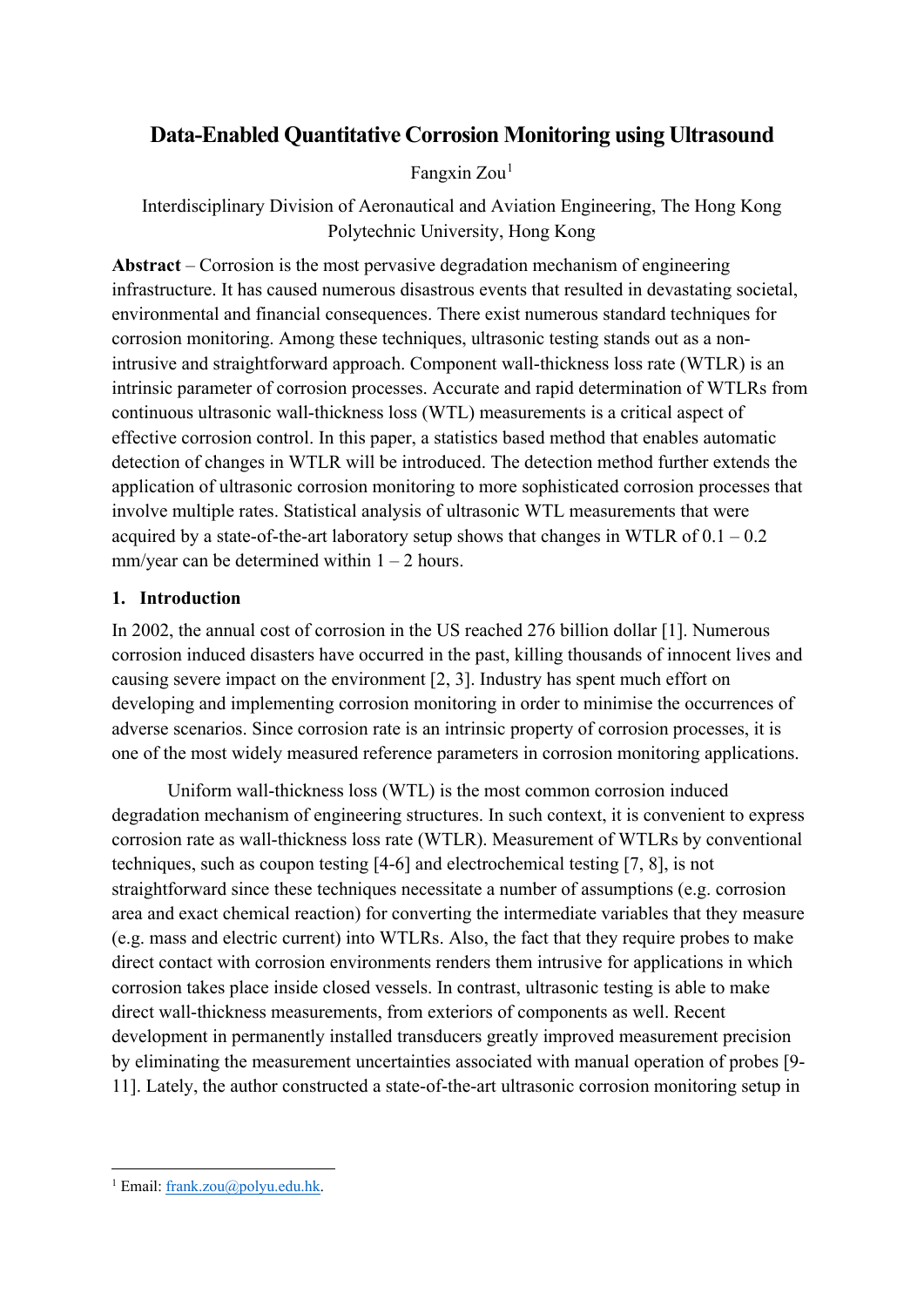the laboratory which possesses an unprecedented thickness measurement precision of  $20 - 40$ nm [12, 13].

Ultrasonic corrosion monitoring results in continuous WTL measurements from which WTLRs can be extracted by linear regression. However, when only a small number of WTL measurements are available, random noise embedded in these measurements gives rise to temporarily scattered WTLRs. In a previous work, the author introduced a statistical approach for quantifying confidence levels of WTLRs that are calculated by linear regression [14]. The analysis procedure is analogue to the probability of detection analysis that is commonly used in non-destructive testing, and detection is called when the confidence level reaches a certain threshold. However, determination of WTLRs by the aforementioned statistical approach requires onset points of changes in WTLR to be known in advance. Such limitation prohibited ultrasonic corrosion monitoring from becoming a fully automatic detection means that is capable of informing changes in WTLR during corrosion processes.

In this paper, an improved statistical method that is able to automatically detect and extract changes in WTLR based on ultrasonic WTL measurements is presented. The method, which builds upon the principle of sequential probability ratio test, scans along WTL measurements to sum up the likelihood that a change in the probability density function of WTLRs has occurred. When the cumulative likelihood attains a certain value, a change in WTLR is defined as detected and the corresponding magnitude is evaluated at the same time. Data analysis with the improved statistical method shows that by using the ultrasonic corrosion monitoring setup constructed by the author, automatic detection of changes in WTLR of  $0.1 - 0.2$  mm/year can be achieved within  $1 - 2$  hours. The detection capability and response time demonstrated further promote the ultrasonic setup as an alternative laboratory tool that can be used for carrying out investigations of corrosion processes with varying rates.

## **2. Materials and Methods**

#### **2.1.Ultrasonic Wall-Thickness Loss Measurements**

A 10 mm thick mild steel sample (BS 970:1983:080A15, UNS G10160) was subjected to open-circuit corrosion experiments with distilled water, 0.1 M citric acid and 0.1 M acetic acid. The experiments were conducted using the ultrasonic monitoring setup constructed by the author which has a thickness measurement repeatability of  $\sim$ 20 nm over 1 h and that of  $\sim$ 40 nm over 24 h [12]. It is worth mentioning that in order to achieve such measurement repeatability, the effect of temperature on ultrasonic wave velocity needed to be compensated for. Details of the calibration procedure and the compensation strategy can be found in [13]. The ultrasonic setup that was used is illustrated in Figure 1. Figure 2 shows an example of the corrosion site that were resulted from the corrosion experiments.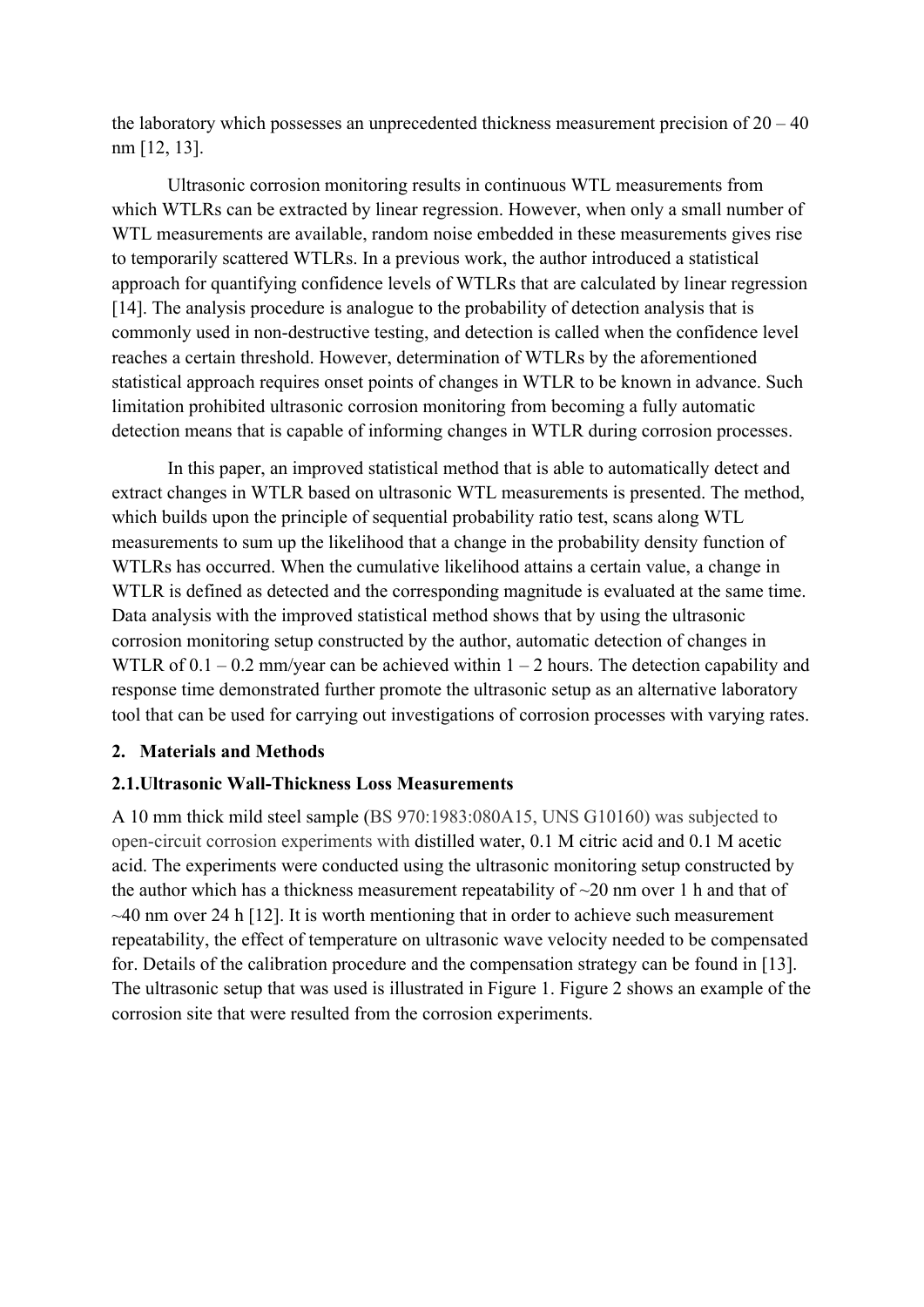

**Figure 1** The ultrasonic corrosion monitoring setup that was used to carry out the corrosion experiments [12].



**Figure 2** A corrosion site that was induced by the corrosion experiments.

Ultrasonic measurements of the WTLs of the sample are shown in Figure 3. The measurements were acquired at 1-minute intervals. As observed, distilled water had not resulted in any noticeable WTL in the given time frame. In fact, the measurements that were acquired during the experiment with distilled water only demonstrate the noise floor of the ultrasonic measurement system. The two acidic solutions, on the other hand, had caused WTLs in the order of a few microns. Also, during the two acidic corrosion processes, surface passivation led to changes in WTLR at around the  $2<sup>nd</sup>$  and the  $7<sup>th</sup>$  hour respectively.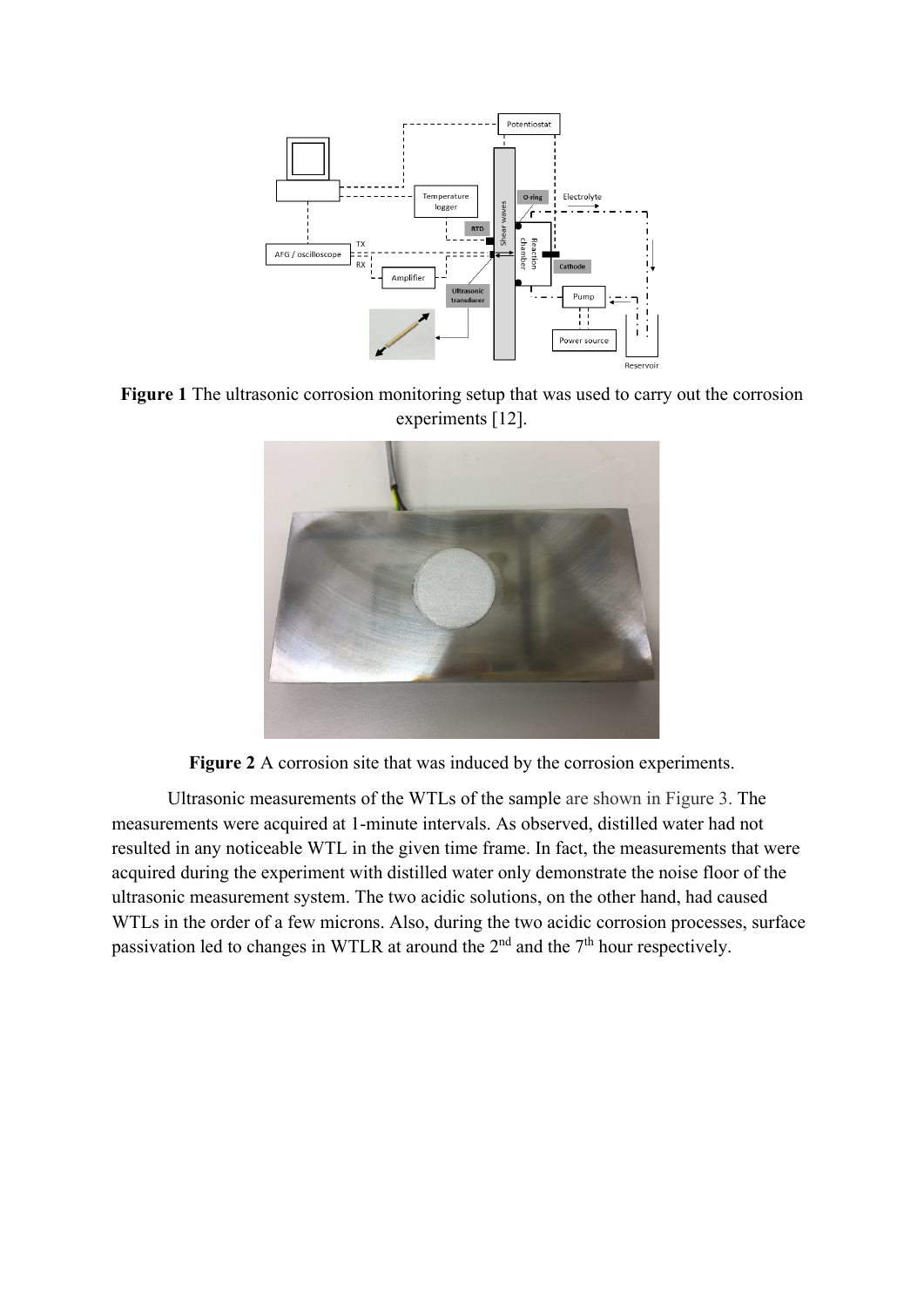

**Figure 3** Ultrasonically measured WTLs of the sample during the corrosion experiments with distilled water (black), 0.1 M citric acid (blue) and 0.1 M acetic acid (red).

Although the ultrasonic WTL measurements shown in Figure 3 were sampled at a very high measurement repeatability, they resemble many of the key characteristics of measurements that are normally acquired from field applications. By linear least squares regression, onsets of the changes in WTLR can be conveniently identified retrospectively. However, at the time of occurrence of each of these changes, without a large population of measurements, the presence of noise would introduce much uncertainty to the linearly fitted WTLR and hence it would be difficult to differentiate genuine corrosion progression from measurement uncertainty. Therefore, it is of immediate interest to devise a method for achieving confident on-the-spot detection of changes in WTLR based on ultrasonic WTL measurements. The speed at which a WTLR can be determined is directly related to how quickly one can intervene in a process that is heading in the wrong direction.

#### **2.2.Statistic based Wall-Thickness Loss Rate Detection**

Consider a set of N WTL measurements  $(y)$  which can be divided into  $n$  segments of data according to WTLR (w). The measurements are parameterised by a constant variance of  $\sigma^2$ and linearly time dependent means of  $[c_1 + w_1t, c_2 + w_2t, ..., c_n + w_nt]$ . The generalised likelihood ratio (GLR) algorithm [15, 16] is used to quantify changes, with respect to time, in statistical distribution of WTLRs. The accumulated logarithmic likelihood  $(Z)$  that a given change in WTLR  $(\eta)$  occurs within a finite measurement subset that is bounded time instants  $t_i$  and  $t_k$  is calculated by

$$
Z_k^j(\eta) = \sum_{i=j}^k \frac{2\eta(t_i - t_j)(y_i - c - w_1 t_i) - \eta^2(t_i - t_j)^2}{2\sigma} \tag{1}
$$

where  $w_1$  is the pre-change (or benchmark) WTLR. The change in WTLR is defined as detected at  $t_k$  when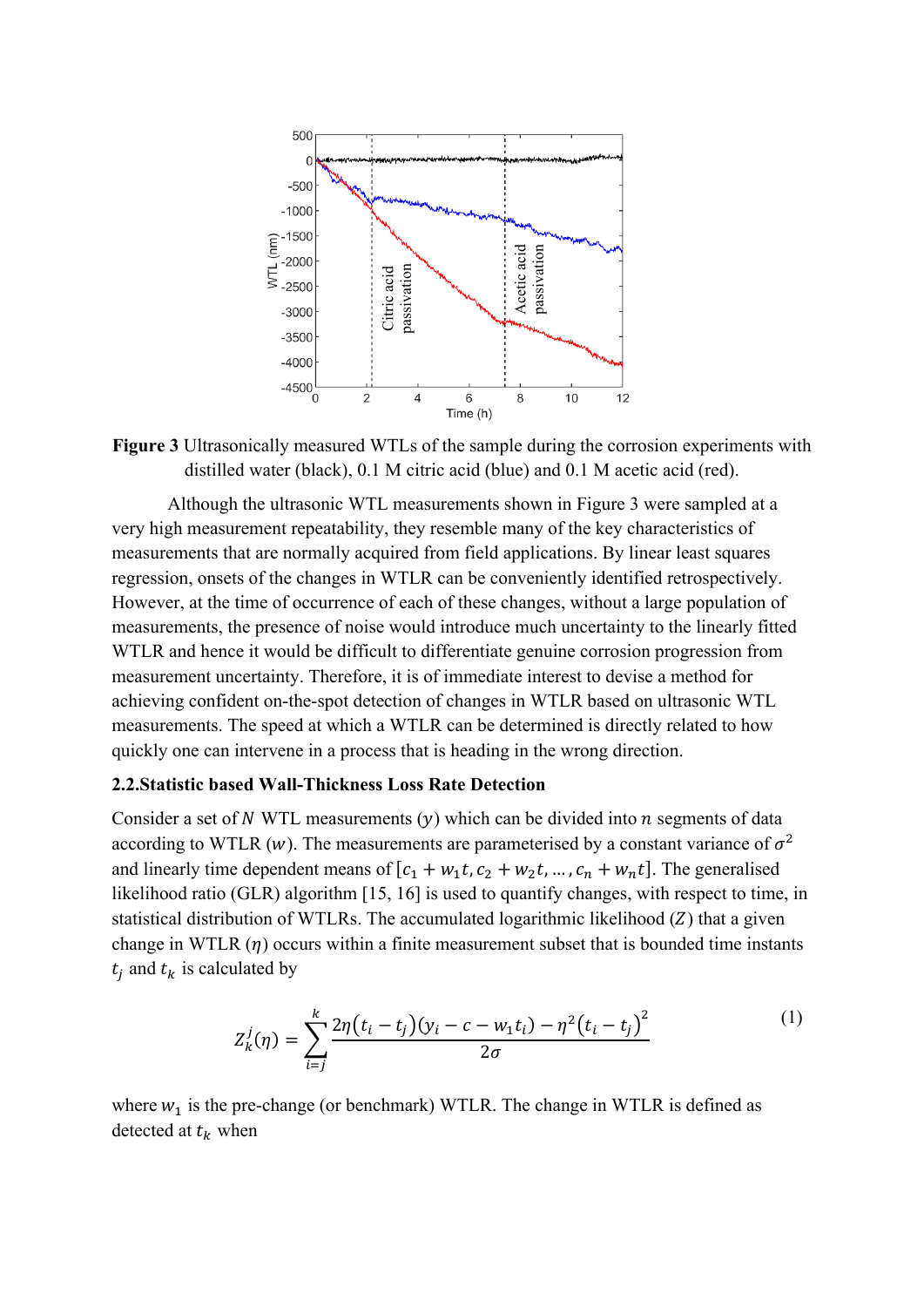$$
\max\left(\sup\left(\mathcal{Z}_k^j(\eta)\right)\right) \ge \ln\left(\frac{1-\beta}{\alpha}\right), \qquad k = 1, 2, 3, \dots, N, \qquad j = 1, 2, 3, \dots, k
$$
 (2)

where  $\alpha$  is the probability of false-calling (i.e. opposite to confidence level) and  $\beta$  is the probability of non-detection (i.e. opposite to probability of detection). In this work,  $\alpha$  and  $\beta$ were set to 0.05 and 0.05 respectively in order to comply with the widely accepted standard of 95/95 (i.e. 95% probability of detection and 95% confidence level). By considering the derivative of  $Z_k^j(\eta)$ , the value of  $\eta$  that maximises  $Z_k^j$  is found to be

$$
\eta = \frac{\sum_{i=j}^{k} (t_i - t_j)(y_i - w_1 t_i)}{\sum_{i=j}^{k} (t_i - t_j)^2}
$$
\n(3)

An example of the accumulated logarithmic likelihood curves that are used for detecting changes in WTLR is displayed in Figure 4.



**Figure 4** Accumulated logarithmic likelihood curve for changes in WTLR.

The time instant at which a given change in WTLR is detected can also be analytically predicted. The average number  $(E)$  of post-change WTL measurements that need to be acquired in order to detect the change is given by [16]

$$
E = \left(\frac{2\sigma^2 \left(\beta \ln\left(\frac{\beta}{1-\alpha}\right) + (1-\beta)\ln\left(\frac{1-\beta}{\alpha}\right)\right)}{\lambda^2 \eta^2}\right)^{\frac{1}{3}}\tag{4}
$$

where  $\lambda$  is the sampling interval.

#### **3. Results**

The statistical method for detecting changes in WTLR was used to analyse the ultrasonic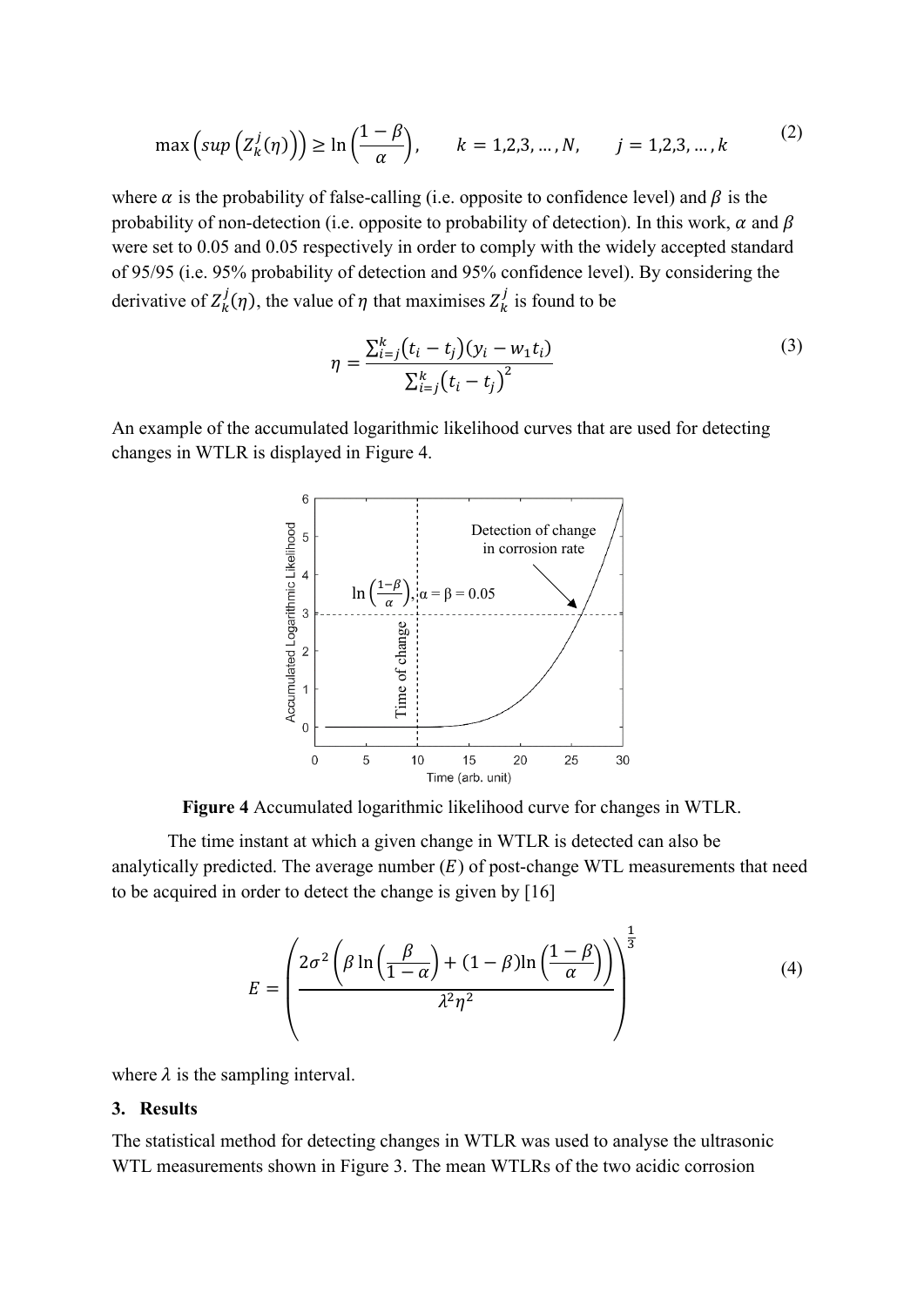processes changed at the  $140<sup>th</sup>$  and the  $455<sup>th</sup>$  minute respectively due to surface passivation. By linear least squares regressions, the WTLRs were calculated to be  $\sim$ 3 and  $\sim$ 1 mm/year for the pre- and the post-passivation corrosion process with citric acid, and  $\sim$ 4 and  $\sim$ 1.8 mm/year for those with acetic acid. The times of detection for these changes were both calculated by the GLR algorithm based on the experimentally obtained ultrasonic WTL measurements, and predicted by equation (4). The results are given in Table 1. The predictions were attained using the parameters  $\sigma = 20$ , 40 nm,  $\eta = 2$ , 2.2 mm/year and  $\lambda = 1$  min. The experimental results lie within the predicted values which outline the expected variability. The agreement between the two sets of data suggests that it is also possible to use equation (4) to predict the capabilities of ultrasonic corrosion monitoring systems to detect changes in WTLR.

| <b>Corrosion Process</b> | Change in WTLR (mm/year) | <b>Time of Detection (min)</b> |                              |                    |
|--------------------------|--------------------------|--------------------------------|------------------------------|--------------------|
|                          |                          | <b>Experimental</b>            | <b>Predicted</b>             |                    |
|                          |                          |                                | $\sigma_{\rm w} = 20~\rm nm$ | $\sigma_w = 40$ nm |
| Citric acid              | $\sim$ 2                 |                                | 5.3                          | 8.4                |
| Acetic acid              | $-2.2$                   | 6                              | 4.9                          | 7.9                |

# **Table 1** Times of detection for the changes in WTLR recorded.

The detection speeds that are achievable at different WTLRs and different values of measurement repeatability are plotted in Figure 5. It is observed that the higher the WTLR or the measurement repeatability is, the faster the detection will be. Such detectability charts enable users to make more informed decisions when it comes to choosing the right systems for their applications.

The responsiveness to changes in WTLR of the setup constructed by the author ( $\sigma$  = 20, 40  $nm$ ) is also plotted in Figure 5. It can be seen that using the setup constructed by the author, changes in WTLR in the order of  $0.1 - 0.2$  mm/year, which is of interest to industry, can be confidently detected in less than two hours. This suggests that the ultrasonic setup can become a convenient and efficient laboratory tool for carrying out corrosion rate research.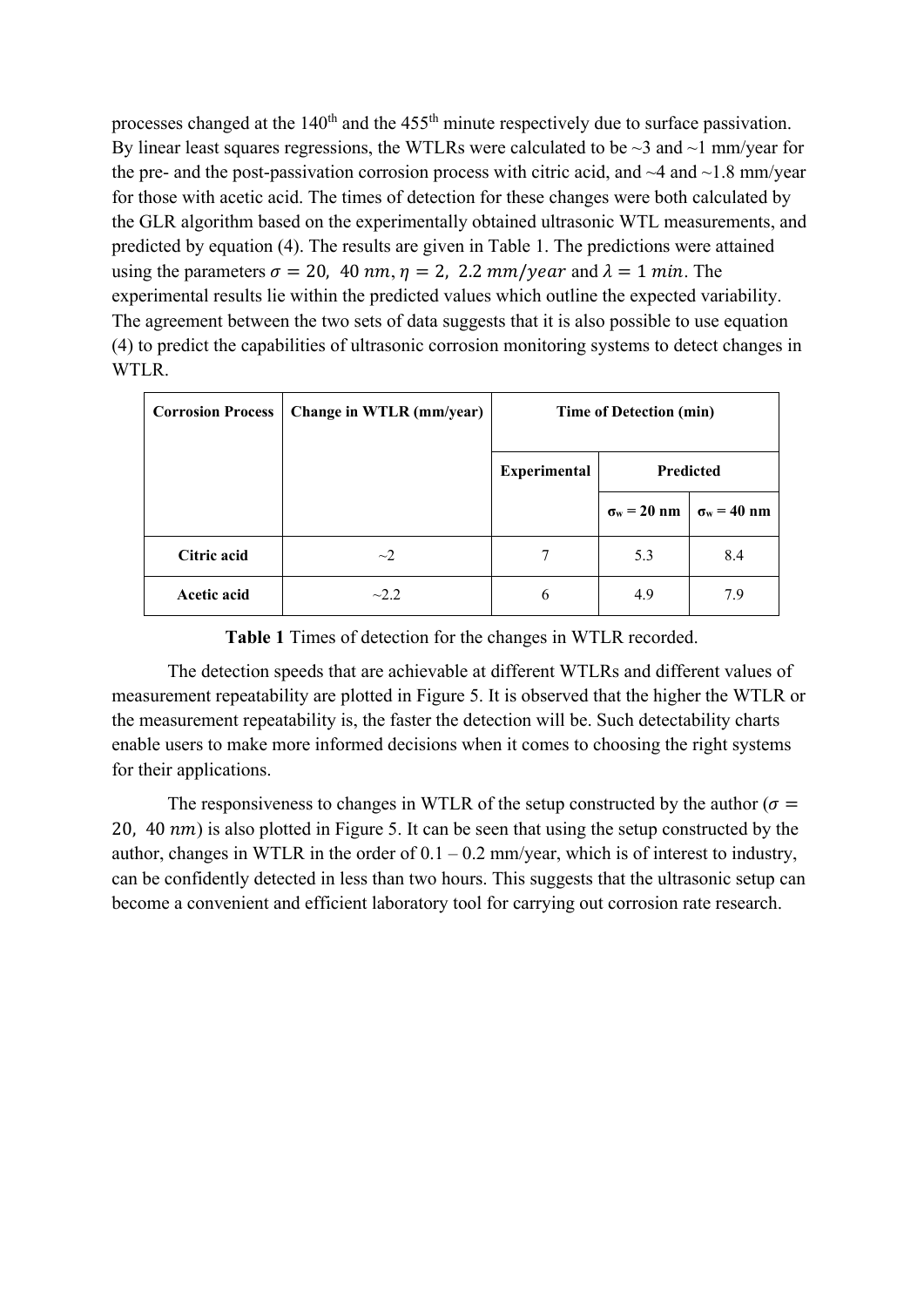

**Figure 5** Detectability of changes in WTLR with respect to measurement repeatability. The variability of the detection speeds that are achievable by the setup constructed the author are bounded by the blue and the red curve.

## **4. Conclusion**

In this work, a statistics based approach for automatic detection of changes in WTLR based on ultrasonic WTL measurements is introduced. The effect of measurement noise floor, which makes it difficult to judge confidence of linearly fitted slopes, is mitigated by basing detection on a statistical parameter, namely accumulated logarithmic likelihood, which sums up transient likelihoods of change and, in the meantime, neutralises contributions of random noise. The statistical method was demonstrated through blind detection of changes in WTLR that are embedded in ultrasonic WTL measurements which were acquired by a state-of-theart laboratory setup during open-circuit corrosion experiments. Detection time computed based on experimental measurements show excellent agreement with analytical predictions, verifying the validity of the statistics based detection method.

The method was further used to assess the measurement capability of the ultrasonic corrosion monitoring setup which was constructed by the author in a previous work. It is demonstrated that detection times in the range of  $1 - 2$  hours can be achieved for changes in WTLR that are of significant importance to industry (i.e.  $0.1 - 0.2$  mm/year). Equipping the ultrasonic setup constructed by the author with the statistics based detection method potentially allows ultrasound to be used for high-precision laboratory investigations of corrosion processes that involve variable WTLRs.

#### **References**

- 1. *The United States Cost of Corrosion Study*. 2002, CC Technologies.
- 2. Liu, M., et al., *Applications of a nanocomposite-inspired in-situ broadband ultrasonic sensor to acousto-ultrasonics-based passive and active structural health monitoring.* Ultrasonics, 2017. **78**: p. 166-174.
- 3. Gollom, M. *Pipeline rupture: Alberta resident unaware of 2009 blast*. Available from: [http://www.cbc.ca/news/pipeline-rupture-alberta-resident-unaware-of-2009-blast-](http://www.cbc.ca/news/pipeline-rupture-alberta-resident-unaware-of-2009-blast-1.2525030)[1.2525030.](http://www.cbc.ca/news/pipeline-rupture-alberta-resident-unaware-of-2009-blast-1.2525030)